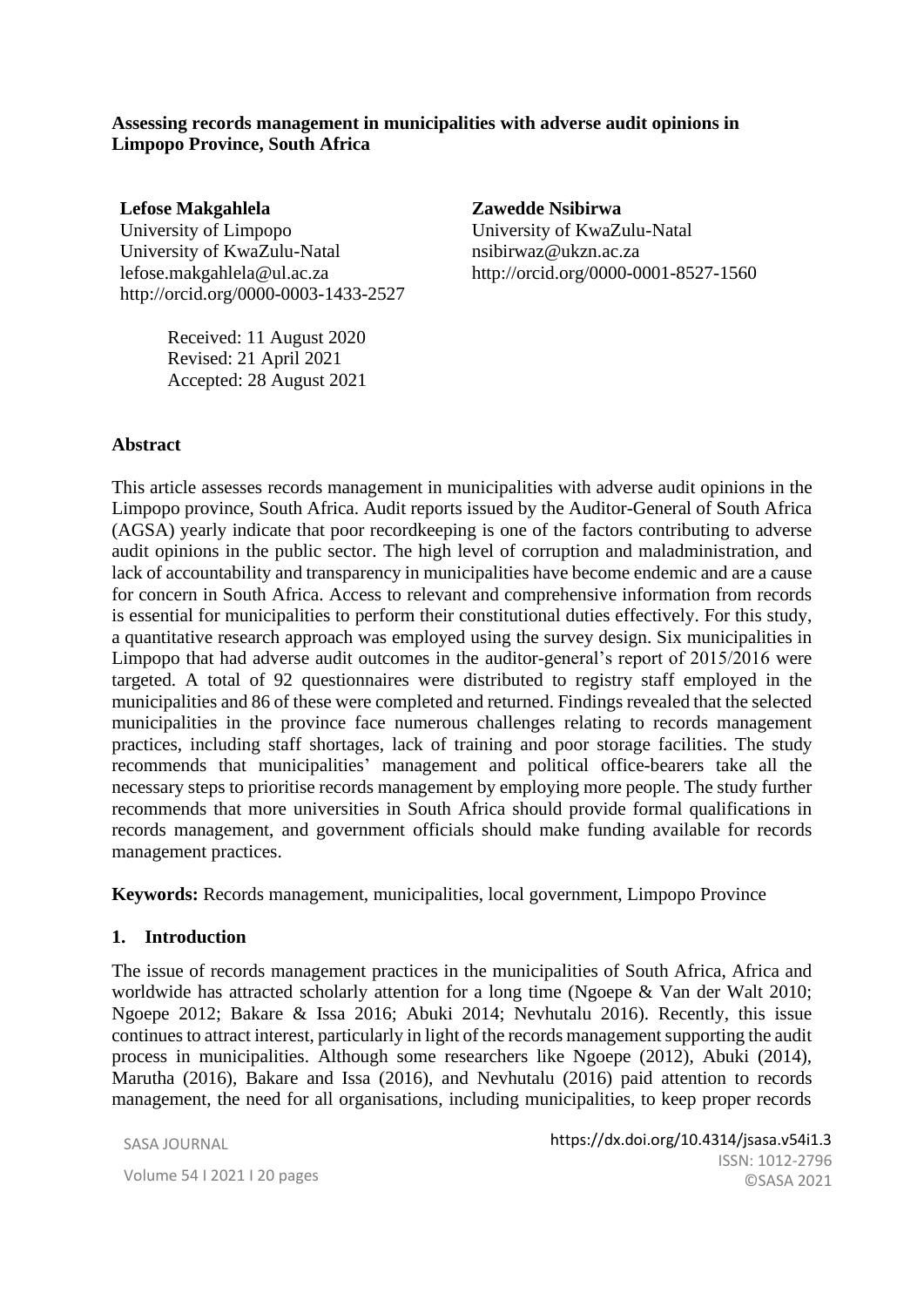cannot be overemphasised. Through their daily activities, municipalities generate large volumes of records and, like other government entities, they are legally bound to systematically retain and preserve records and adhere to existing policies and procedures. Records exist as recorded information in either physical or electronic formats and are created, received and processed by organisations during business. Any government entity or any other institution effectively performing its mandate depends on the availability of relevant and comprehensive information drawn from records. In acknowledging the importance of sound records management practices in the public sector, the Parliament of the Republic of South Africa passed the National Archives and Records Services Act (No. 43 of 1996) to regulate records management functions in government entities.

However, 17 years ago, Venter (2004: 1) reported that recordkeeping in government departments had declined to the point where it was severely hampering government business conduct and undermining necessary public accountability. Mosweu and Rakemane (2020: 116) assert that poor records management practices still undermine the governance process in many African countries, and governance remains a matter of grave concern among African citizens. Furthermore, poor records management is guaranteed to result in information gaps, leading to incomplete records and loss of documentary heritage (Wamukoya & Mutula, 2005). Given the above, it seems that if public records are not adequately managed, there will be a loss of the national documentary heritage and an inevitable maladministration of government information. The ability of the public sector to effectively carry out its constitutional mandate depends largely on the availability of relevant and comprehensive information from records. When there are poor records management practices in public sectors such as municipalities, information about the activities of the public sector is hard to find. While South Africa has developed legislation and policies guiding public and private institutions in managing records, municipalities face challenges in managing records for budgeting and planning for service delivery. These challenges hamper sound records management practices in these municipalities.

# **2. Statement of the problem**

Efficient records management is essential to protect the rule of law, improve quality service delivery and demonstrate equal treatment of communities. Although the South African government recognises the importance of records management practices in the public sector, there is accord among researchers that records management in the sector is neglected (Makhura 2001; Venter 2004; Kanzi 2010; Ngoepe 2012; Nevhutalu 2016). Moreover, there is a persistent concern that there can be no rule of law, service delivery, accountability and transparency without effective records management in the public sector. Municipalities, in particular, face challenges of improving and promoting sound records management practices to deliver on their constitutional and legislative mandate. Despite numerous benefits of effective records management, recordkeeping in the public sector declined to the point where it is severely hampering the conduct of municipal administration, government business and undermining necessary accountability to the public (Venter 2004: 1). This is confirmed by the global corruption barometer, Transparency International (2020), which rates public sector corruption in 180 countries. South Africa scored 45% in 2016 and declined to 43% in 2018. The country is currently (2020) ranked 69 at 44%.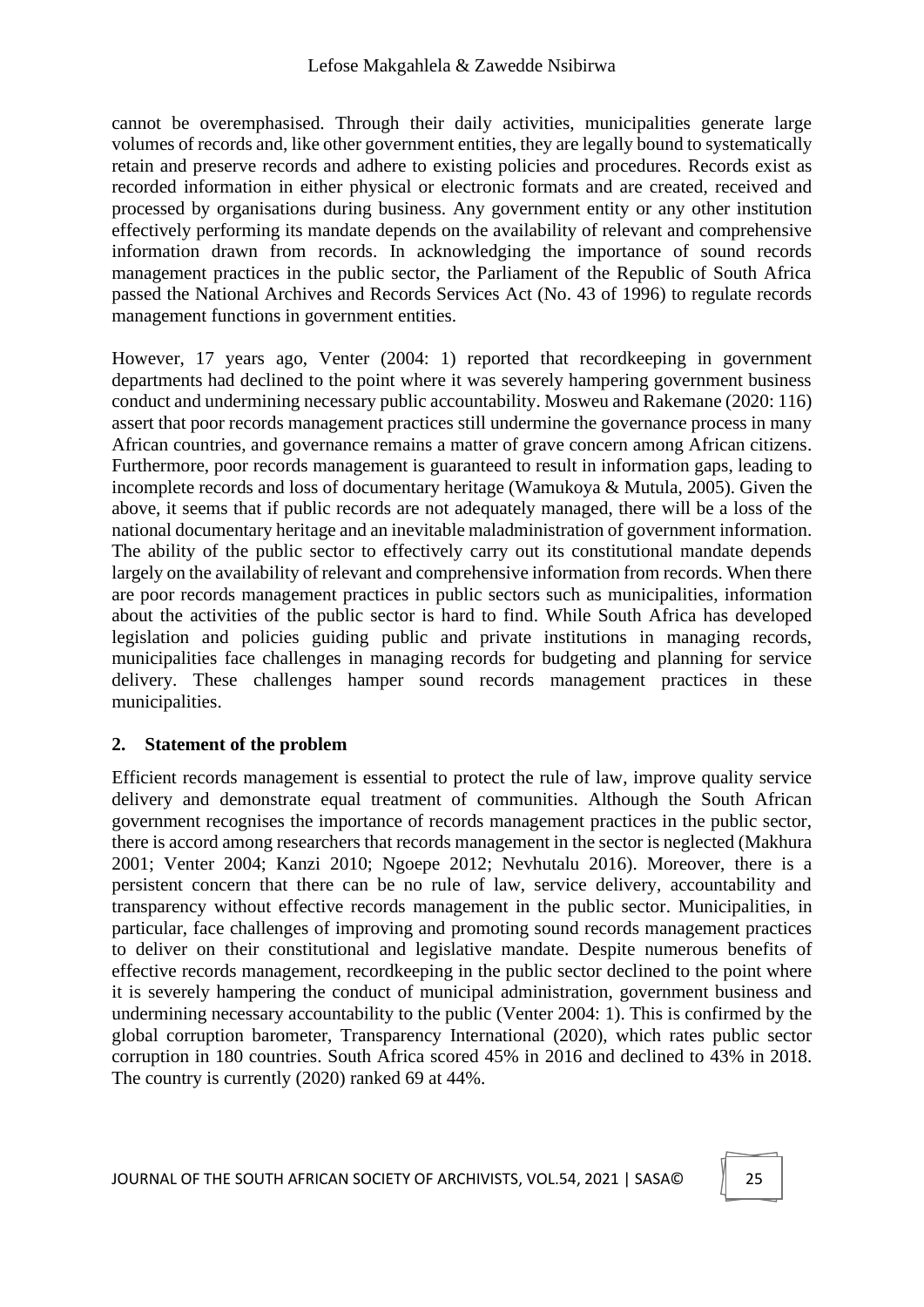Good records management practices are essential in all municipalities. Despite the legislation and policies regulating records management in municipalities being in place, there seems to be ignorance concerning records management in Limpopo municipalities and neglect of records management (Makhura 2001; Kanzi 2010; Nevhutalu 2016). While the neglect of records management is evident, the challenges that records managers in municipalities face in managing records are still unclear. Consequently, this study sought to assess records management in municipalities with adverse audit opinions in selected municipalities in Limpopo. The study was motivated by concerns that municipalities in South Africa face challenges in improving and promoting sound records management practices to deliver on their constitutional and legislative mandate. The auditor-general's (AG) audit report on South African municipalities for the 2014-15 financial year revealed that municipal audit outcomes in Limpopo had been disappointing and records management was an aspect that resulted in poor audit outcomes. Ngoepe (2012) attests that records management programmes in many government departments were wavering on the brink of collapse.

Therefore, the aim of this article is to answer the following research questions:

- 1) What are the challenges of records management in the selected municipalities of the Limpopo province?
- 2) How knowledgeable are staff in the municipalities about records management practices?

## **3. Literature review**

This review of related literature discusses the factors affecting records management practices in organisations. This is followed by examining the knowledge and skills of municipal staff regarding records management practices and, finally, the challenges faced specifically in managing records in municipalities are outlined.

### **3.1 Factors that affect records management practices in organisations**

Various factors contribute to and affect records management practices in organisations. The International Records Management Trust (IRMT) (2012) reported that some of the contributing factors to the current records management practices in the East and Southern African Regional Branch of the International Council on Archives (ESARBICA) region were:

… the absence of organisational plans for managing records; low awareness of the role of records management in support of organisational efficiency and accountability; lack of stewardship and coordination in handling records; and absence of legislation, policies and procedures to guide the management of records.

The concerns surrounding records management practices in organisations are essentially the absence of policies and procedures. For example, Chinyemba and Ngulube's (2005) study of records management at the University of KwaZulu-Natal (UKZN) revealed poor and inadequate policies for managing records, which contributed to the deplorable state of records management in this institution of higher learning. Ndenje-Sichalwe (2010) found the main factor contributing to poor records management practices in Tanzania related to inadequately trained registry staff. In a similar vein, a study conducted by the IRMT (2012) of the ESARBICA region revealed lack of fundamental competencies in records management, lack of sufficient financial resources devoted to records management and absence of migration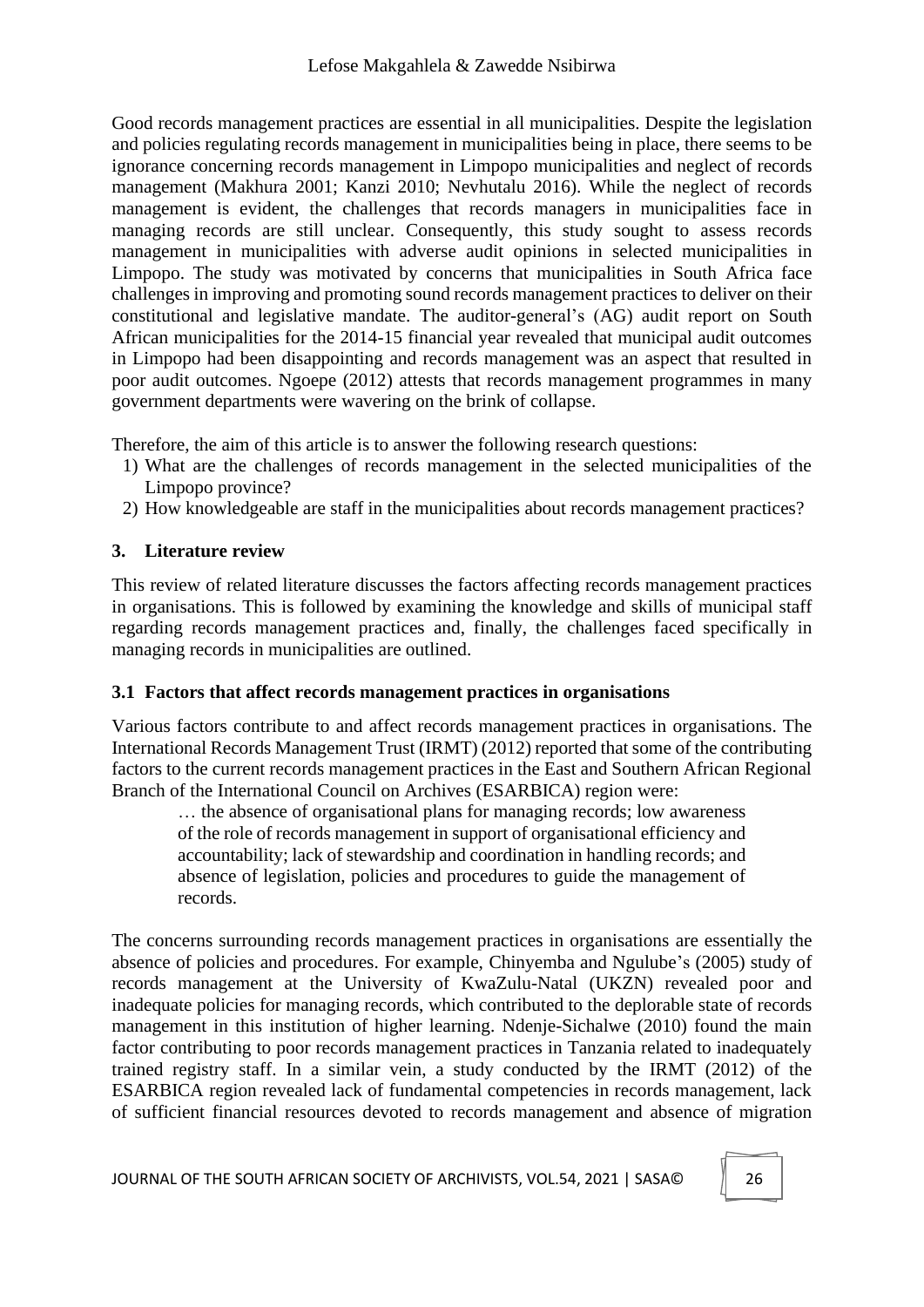strategies for records as factors contributing to current records management practices. In addition, Erima and Wamukoya (2012: 37) state that some factors contributing to records management at the Moi University in Kenya were "the absence of a records management programme to guide records management activities in the institution, lack of adequately trained records management staff, and changing technologies and data security, among others."

It can be concluded that numerous factors affect records management practices in organisations, including that strategies must be put in place to deal with these factors. An important factor in records management practices is senior management support (or absence of support) for records management. According to Zwikael (2008), top management backing has significantly on project accomplishment. A study by Ngoepe and Van der Walt (2009) established that factors contributing to unsatisfactory records management practices in South Africa were the paucity of records management policies in government departments, lack of top management support, lack of awareness of the importance of records management and lack of relevant skills among records management practitioners. Adu (2014) opines that senior management should embrace the records management function to ensure its effectiveness and to incorporate it into their performance management targets.

Funding is vital to accomplishing any organisational programme, including records management. In practice, limited financial resources for records management programmes sometimes mean a programme is impractical. Shepherd and Yeo (2003) report that financial resources are a requirement for a successful records management service. Staff with specialised skills, storage and equipment are needed, and these must be identified and are costed. Similarly, Mnjama and Wamukoya (2007) opine that a critical issue confronting ESARBICA countries in recordkeeping is the absence or insufficient allocation of financial resources for records management programmes. Therefore, funding or increased funding of records management programmes could immediately improve records management practices. For municipalities to develop effective and sustainable records management programmes, there should be precise funding arrangements.

# **3.2 Records management knowledge and skills**

With many records created every day, it is vital for staff to be able to deal with these records. This can only happen if they have the required knowledge and skills to manage records. Staff training an essential step in implementing successful records management practices in municipalities. Thus, for proper records management practices to take place, staff involved in records management must be well trained (McLeod, Hare & Johare, 2004). The World Bank (2000: 2) reported decades ago that "in many countries around the world, record-keeping systems are unable to cope with the growing mass of records, and this is particularly true in countries where records managers lack training or professional development opportunities." Marutha (2016:252) argues that "lack of skills and knowledge for records and archive management is still a greater challenge in Africa." Without qualified staff or effective training of staff, municipalities will never see the benefits of records management practices.

Proper records management is essential if municipalities are to be efficiently run. However, this can only be achieved if municipalities employ knowledgeable people with the requisite skills. According to Kanzi (2010: 56), "the training of staff who deal with the management of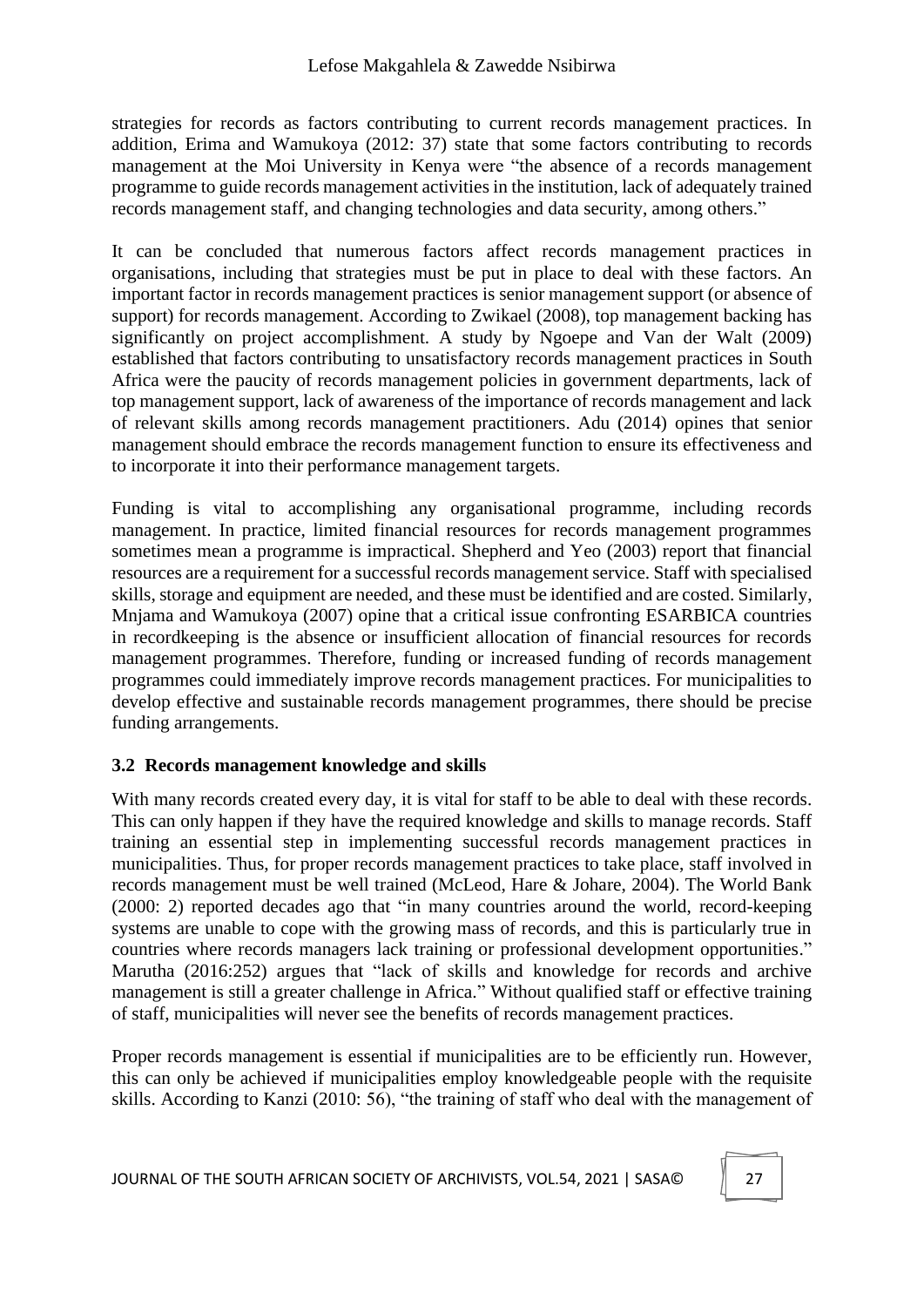#### Lefose Makgahlela & Zawedde Nsibirwa

records is crucial to maintaining sound records management practices." Ngoepe (2016: 340) agrees that "implementing sound records management practices is a long and arduous journey that requires a combination of elements such as skilled people, resources, finance and mapped processes." However, Marutha (2016:252) revealed most employees in most healthcare institutions in the Limpopo were not knowledgeable and skilled for all records management operational and functional requirements and this was the reason for poor records management practices in healthcare institutions. Therefore, successful recordkeeping practices require welltrained registry clerks and records managers to face the growing number of records created daily. Through appropriate training, registry staff and records managers can expand their municipalities' current records management practices. According to Chinyemba and Ngulube (2005), in many African countries, human resources with appropriate skills, competencies and attitudes are not readily available to initiate, implement and sustain the digitisation project.

Another factor contributing to the current records management practices in South Africa and directly related to the lack of training and skills in records management, is the shortage of formally trained archivists and records managers (Keakopa 2007). This shortage is because few universities and other training providers offer formal training in records management. In South Africa, universities offering training in records management and archival studies include the University of South Africa, UKZN, University of Zululand and University of Fort Hare. Although an institution can have good records management policies and procedures, records management practices will remain largely ineffective without formally qualified records managers. The importance of qualifications is evinced in Katuu's (2009) study which found education, training and research could assist records managers and archival staff to deal with the challenges of poor records management practices in municipalities in Africa. Similar findings were noted in Botswana, Tanzania and Namibia (Nengomasha, 2013). A study in Nigeria by Iwhiwhu (2005) revealed that records managers are employed without considering the principles of records management and such managers have no idea or consciousness of the need to create and manage records with the utmost of care due to their lack of formal training.

### **3.3 Challenges of records management practices**

Records management practices in most South African municipalities have been experiencing several challenges. These challenges impacted negatively on the municipalities' ability to execute and deliver on their constitutional mandates. While these encounters will differ from one municipality to another, the literature on the subject often highlights that the government sector, in general, faces severe challenges in managing records. According to the South African Local Government Association (SALGA) (2015), municipalities in South Africa face various challenges around records management. It is because of these challenges that Masimba (2014:128) points out that it "is no secret that the South African public sector is inefficient and there are pockets of excellence here and there, but it is plausible to say that generally, the public sector is inefficient".

Ngoepe and Ngulube (2014) state that most managers in the public sector do not view the organisation of records as one of their main concerns. If managers do not take records management seriously, there can never be proper records management and municipalities in South Africa will continue to face the challenge of improving and promoting sound records management practices to deliver on their constitutional and legislative mandates.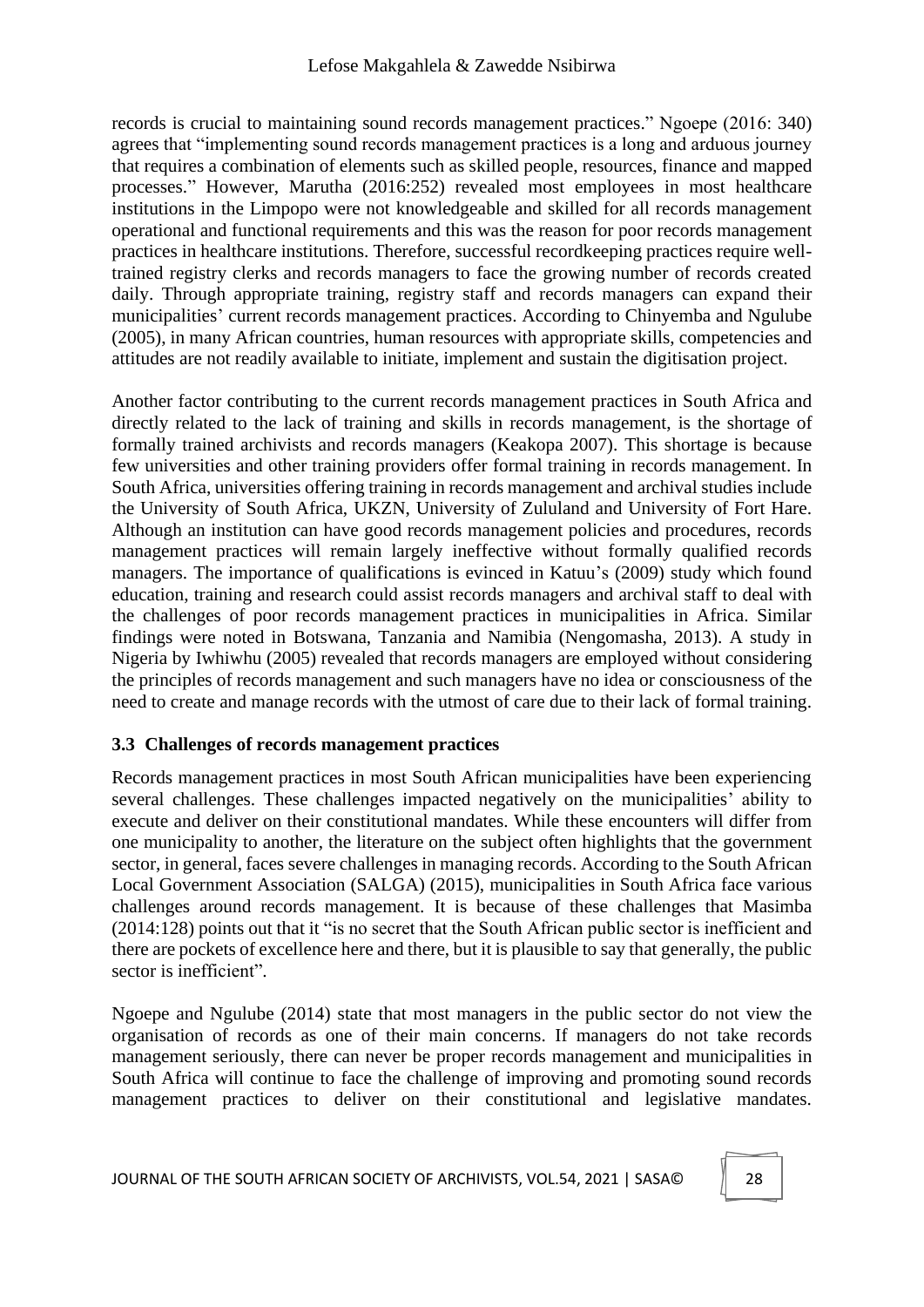Municipalities, like other government departments in South Africa, are experiencing growth and replication of records. Despite this, and as reported by SALGA (2015), one of the biggest challenges is that municipalities do not see records management as a critical business issue and there is a lack of discipline in adhering to records management processes. Furthermore, the SALGA (2015) posits that political and administrative leadership in local government is not making the importance of adhering to the records management processes clear.

Most African states are still lagging in technological and telecommunications infrastructure. According to Ngoepe and Van der Walt (2009), challenges of records management in government include lack of proper planning for records management and the absence of records management toolkits. Kanzi (2010), who conducted a study on the role of records management at the Amathole District Municipality, revealed there was ignorance regarding the management of records among municipal staff. A big challenge identified in Kanzi's (2010) study was records management not being incorporated in the organisation-wide strategic plans and key performance areas of senior managers.

In a study on records management challenges encountered in local government, Schellnack-Kelly (2013) found that while many municipalities have records management policies, they were not followed. Furthermore, Masimba (2014) reports that in the public sector, records are not valued due to a lack of priority attached to necessary administrative activities, which resulted in the neglect of records management. Masimba (2014) believes that the challenges faced by the National Archives and Records Service of South Africa (NARSSA) indicate a lack of funding and appear to be symptomatic of a disregard for the value and importance of records management in the public sector.

In a study of Nevhutalu (2016) on the state of records management practices in the South African public sector, with specific reference to Vhembe District Municipality, found the challenges faced by government departments were not unique to municipalities. These challenges included old infrastructure, few people with relevant skills in records management, inadequate training of staff, absence of understanding of records management functions and poor leadership. A related study conducted in Zimbabwe by Chaterera (2016: 166), found that a significant challenge faced by the government was that records management was not perceived as a significant component of corporate governance. Chaterera (2016) indicates that records management was an overlooked function playing no part in government administration.

A study of Katekwe and Mutsagondo (2018: 405) on "the challenges and prospects of records maintenance in public departments in Zimbabwe" revealed that Zimbabwe faced challenges related to the maintenance of records, inappropriately adapted buildings housing records, poor and inadequate filing equipment, skills and manpower. It is thus apparent that municipalities both in and outside South Africa still face challenges in managing records. Given these challenges, it will be difficult for these municipalities to improve their audit opinions.

# **4. Research methodology**

Six Limpopo municipalities were selected using purposive sampling. These municipalities were relevant to the study because they had received adverse audit opinions in the AG's Municipal Audit Report of 2015/2016. The population was also purposively selected to include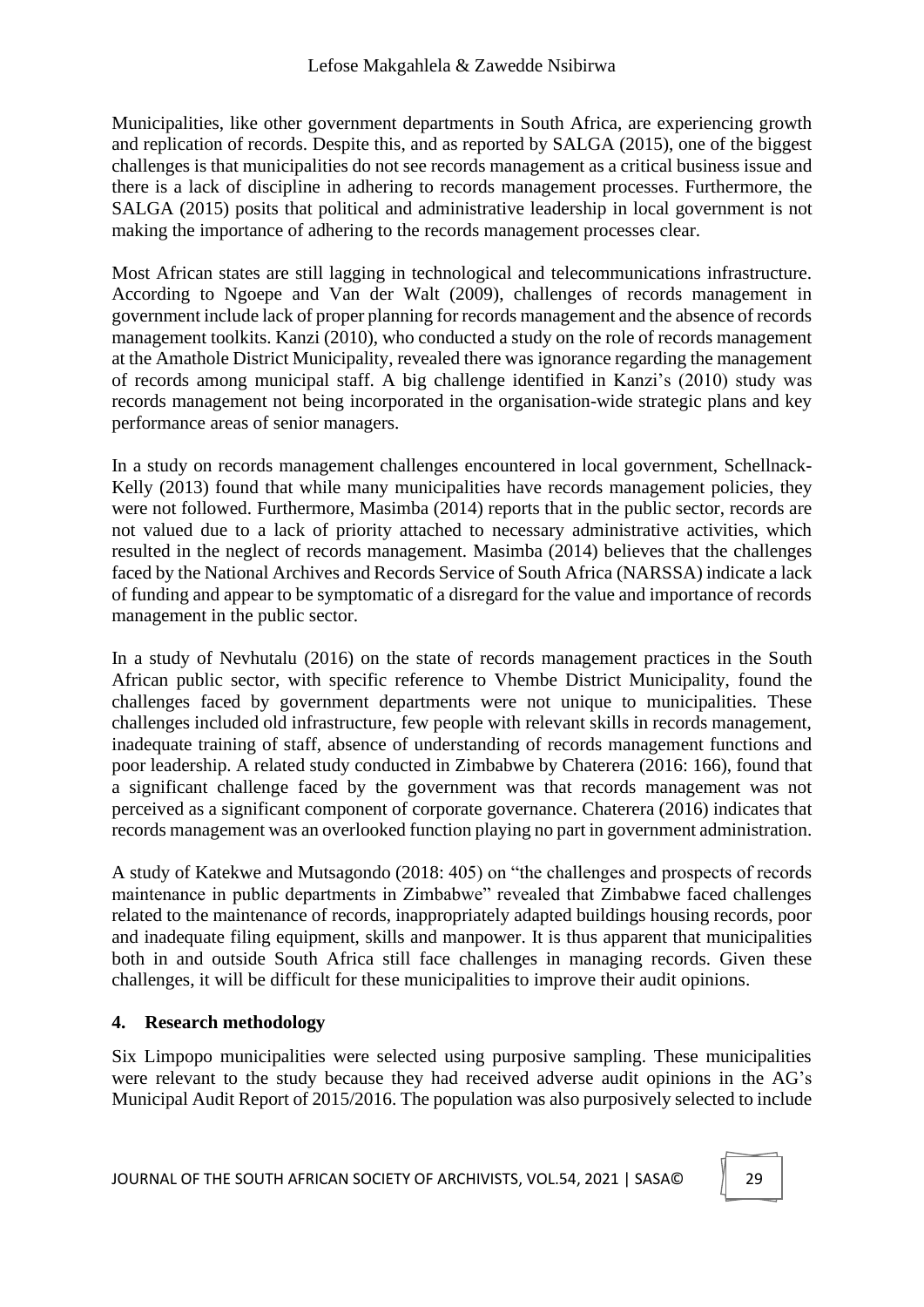only staff who dealt with the management and care of records. The study used a mainly quantitative survey design. Data was collected using questionnaires. The choice of the research design guided the research questions in terms of data needed and how the data were collected and analysed. The SPSS statistical package was used to analyse the data and generate percentages, frequency bar charts and cross-tabulations.

### **5. Results and discussion of findings**

Findings from the results of the survey of registry staff are presented and discussed. A total of 92 questionnaires were distributed to registry staff in six selected municipalities in Limpopo. Of these, 86 were returned, giving a response rate of 93%. Babbie and Mouton (2001) state that a response rate of over 50% is satisfactory for data analysis and reporting, a response rate of 60% is good, and a response rate of 70 % or more is excellent. The excellent response rate achieved in the study was a result of persistent follow-ups by the researchers.

## **5.1 Demographic profiles**

To understand the nature of the respondents, their demographic profiles were elicited and the characteristics determined were:

- 1) Gender and age
- 2) Current job title and number of years in the current position

Findings relating to respondents' highest level of education are provided below.

## **5.1.1 Gender and age**

It was essential to know the gender and age of the respondents to allow the researchers to establish which gender and age were involved in records management practices in the municipalities. The findings regarding gender and age are reflected in Table 1 below.

|             |                  | <b>Gender</b> | <b>Total</b>   |               |                  |               |
|-------------|------------------|---------------|----------------|---------------|------------------|---------------|
| Age         | <b>Male</b>      |               |                |               | <b>Female</b>    |               |
|             | <b>Frequency</b> | $\frac{1}{2}$ | Frequency      | $\frac{0}{0}$ | <b>Frequency</b> | $\frac{0}{0}$ |
| $26 - 30$   | 18               | 20.9          | $\overline{2}$ | 2.3           | 20               | 23.3          |
| Years       |                  |               |                |               |                  |               |
| $31 - 35$   | 21               | 24.4          | $\overline{2}$ | 2.3           | 23               | 26.7          |
| Years       |                  |               |                |               |                  |               |
| $36 - 40$   |                  | 1.2           | 20             | 23.3          | 21               | 24.4          |
| Years       |                  |               |                |               |                  |               |
| Years<br>41 | 19               | 22.1          | 3              | 3.5           | 22               | 25.6          |
| and above   |                  |               |                |               |                  |               |
| Total       | 59               | 68.6          | 27             | 31.4          | 86               | 100           |

|  |  | Table 1: Gender and Age n=86 |  |  |  |
|--|--|------------------------------|--|--|--|
|--|--|------------------------------|--|--|--|

Most respondents (59: 68.6%) were male and 27 (31.4%) were female. Thus, there were more males than females working in the registry offices of the six selected municipalities. No age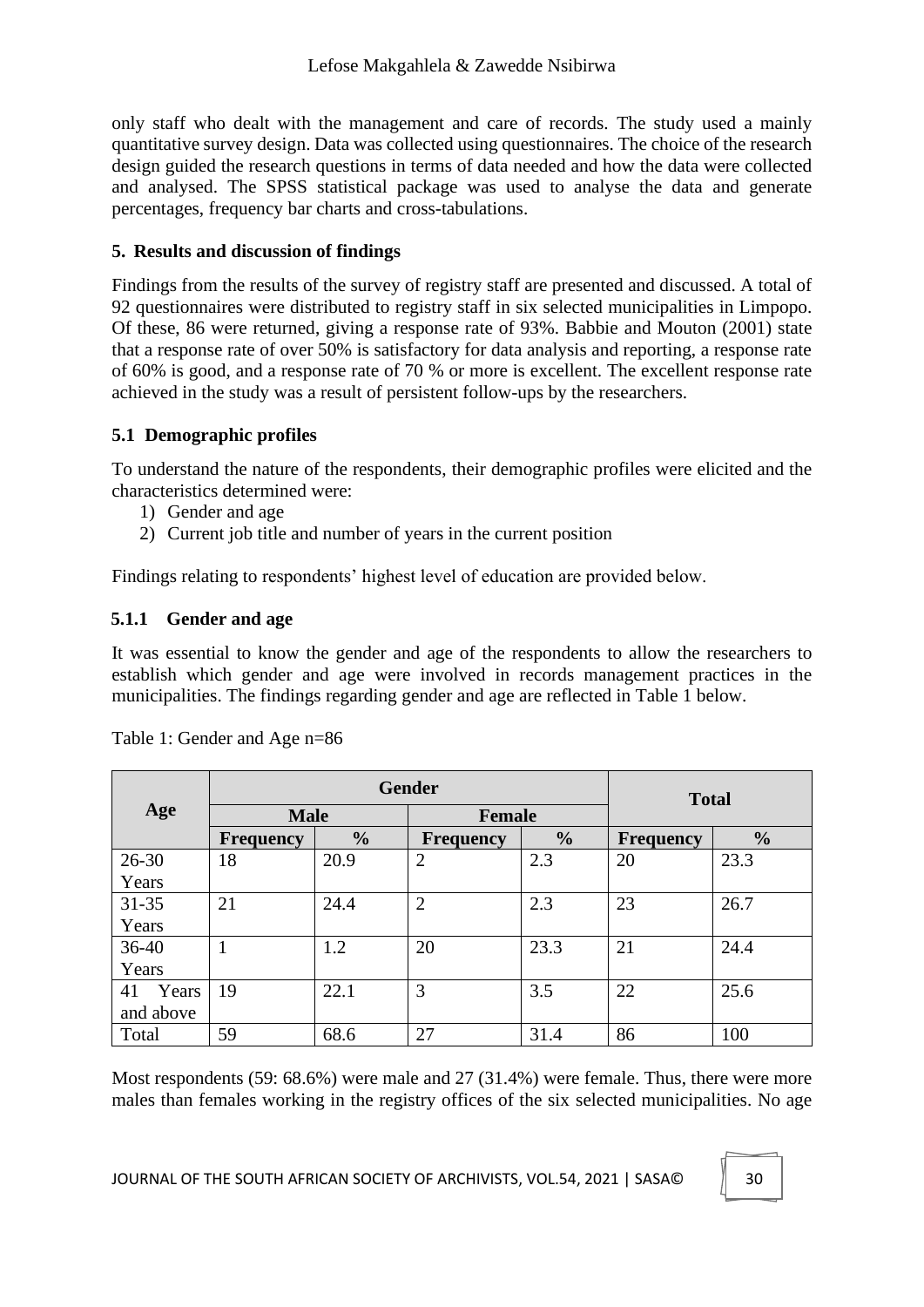group dominated. However, the age group with the most respondents was 31-35 years with 23 (26.7%), while the age group with the least respondents was 26-30 years with 20 (23.3%). Twenty-three (26.7%) were within the age group 31-35 years, 21 (24.4%) were within the age group 36-40 years, and 22 (25.6%) were 41 years and above.

## **5.1.2 Current job title and years of working experience**

The respondents were asked to specify their current job titles. The researcher also solicited information on the number of years' work experience of the respondents in their current positions. Table 2 below presents the results.

| <b>Number</b>                         |                                | <b>Total</b>                    |                          |                          |            |
|---------------------------------------|--------------------------------|---------------------------------|--------------------------|--------------------------|------------|
| of years<br>in<br>current<br>position | <b>Admin</b><br><b>Officer</b> | <b>Senior registry</b><br>clerk | <b>Registry</b><br>clerk | <b>Record</b><br>officer | Percentage |
| 1-3 Years                             | $\overline{0}$                 | $\overline{0}$                  | 12                       | $\overline{0}$           | 14.0       |
| 4-6 Years                             | $\overline{0}$                 | 19                              | 26                       | $\overline{0}$           | 52.3       |
| 7-9 Years                             |                                | $\theta$                        | 3                        | $\overline{0}$           | 4.7        |
| $10-12$                               | 21                             | $\mathbf{1}$                    | $\theta$                 | $\theta$                 | 25.6       |
| Years                                 |                                |                                 |                          |                          |            |
| 12 Years                              | 2                              | $\overline{0}$                  | $\overline{0}$           | $\mathbf{1}$             | 3.4        |
| and above                             |                                |                                 |                          |                          |            |
| Total                                 | 24                             | 20                              | 41                       | 1                        | 100        |

Table 2: Job title and number of years in the position n=86

The results presented in Table 2 above reveal that most respondents (61: 71%) were either registry clerks or senior registry clerks. This was followed by 24 (27.9%) respondents who were administration officers. One (1.2%) of the respondents was a records officer. Furthermore, 45 (52.3%) respondents had been in their positions for 4-6 years, while 22 (25.6%) indicated they had 10-12 years' working experience. Those with the least experience (1-3 years) numbered 12 (14%). Overall, the findings revealed that most people working in the registry offices of the selected municipalities did not have many years' work experience.

### **5.2 Factors that affect current records management practices**

While the study aimed to establish records management challenges in municipalities, it was important to understand the factors contributing to the present state of records management practices in the selected municipalities. Of particular importance to the study was Ngulube's (2003) contention that research in records management practices can improve understanding of factors contributing to current recordkeeping practices. Kanzi (2010) identified not using a file plan, lack of training of both records office staff and users, unqualified and demoralised records officers, and lack of support from senior management as factors that contribute to poor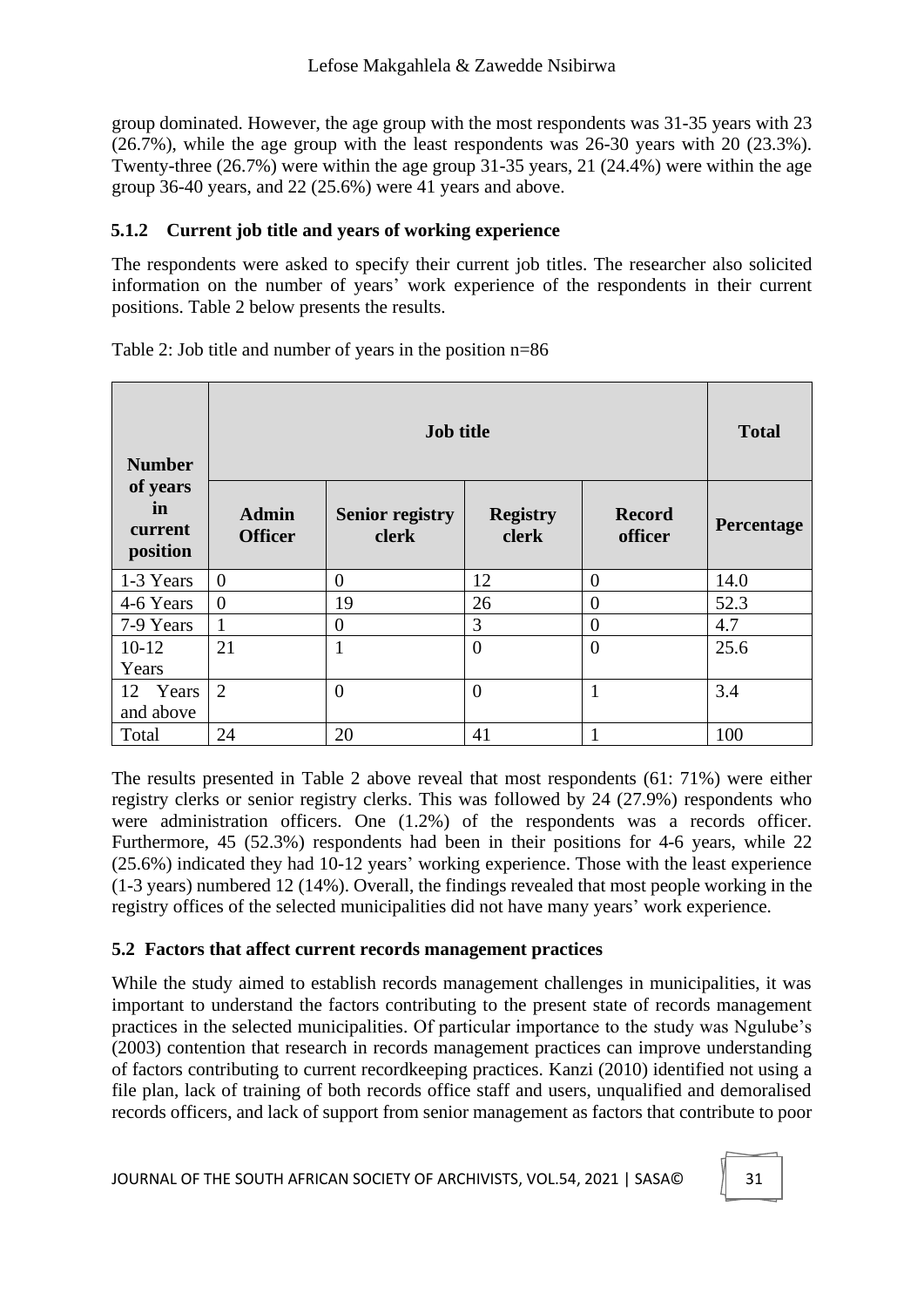records management practices. To determine the factors contributing to the current state of records management practices in the municipalities, respondents were provided with a list of six factors (including an "other" category) and asked to indicate which one they considered as the main contributing factor. As reflected in Figure 1, most respondents (53: 61.6%) indicated that the shortage of staff was the main contributing factor to the current records management practices in the municipalities. This was followed by 21 (24.4%) respondents who indicated insufficient funding as the main contributing factor. Finally, poor records management was mentioned as a factor by 10 (11.6%) respondents and a lack of storage by two (2%) respondents.



Figure 1: Factors contributing to the current records management practices (n = 86)

# **5.2.1 Types of records created**

Records management is a process of ensuring proper creation, maintenance, use and disposal of records. The importance of records creation in records management practices cannot be underestimated. Different types of records can bring various challenges to records management officials. According to NARSSA (2006), records creation is one of the key phases in the records life cycle. Literature reveals that if records are to meet the requirements of accountability and transparency, they must be managed appropriately from creation to disposition (Wamukoya, 2000). This is in line with NARSSA's (2006) provision that records must be adequately managed from creation to disposition to ensure their continuous availability. To understand the types of records created in municipalities, the respondents were asked about the main types of records created. Just over half (46: 53.5%) of the registry officials stated that records created by their municipalities were mainly paper based. In comparison, 39 (45.3%) mentioned electronic records as the primary type created.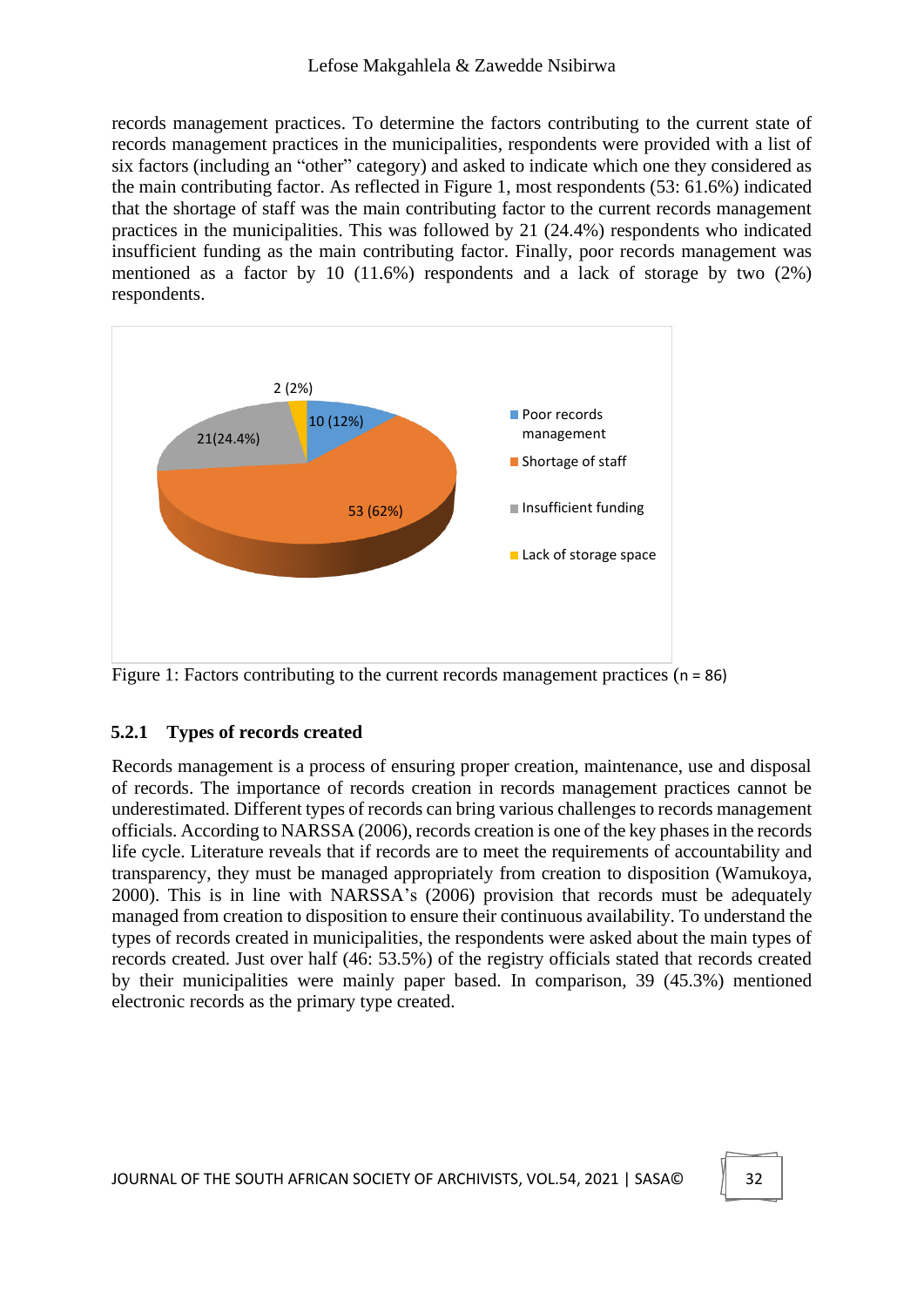

Figure 2: Types of records created  $(n = 86)$ 

Given that Limpopo is a rural province with less technology, poor telecommunication infrastructure and a high level of illiteracy, it is not surprising that paper-based records are the main types of records created. Ndenje-Sichalwe (2010) corroborates these findings that "most of the records in the government ministries in Tanzania were created and maintained in the paper format". Furthermore, the IRMT (2012) found that "most government departments still depend on paper-based records to support most of their daily tasks". Similarly, a study by Bakare and Issa (2014) on the "assessment of records management practice in selected local government Councils in Ogun State, Nigeria" also established that there was a prevalence of paper as the medium for recording and conveying information in the selected local government councils. While municipalities still use paper based records and have limited technology with high levels of computer illiteracy Phiri (2016) states that electronic records are becoming the predominant format in South African universities. Universities are moving to electronic records and advancing technologically as the majority of university employees are computer literate. The results are presented in Figure 1.2 below.

# **5.2.2 Filing of records**

When done correctly, the filing of records ensures the accurate and prompt retrieval of records when required. Records must be filed as soon as possible after receipt or creation. Failure to file records timeously can lead to many challenges. Sound records management practices ensure that records are correctly filed and stored. Every new record should be registered and maintained in a filing system with a reference number. Registry staff were asked to indicate how records are filed. As indicated in Figure 3 below, a small majority of registry staff (44: 51.2 %) file their records alphabetically, while 38 (44.2%) indicated they file their records alphanumerically. Only four (4.7%) respondents stated that their records are filed numerically. Records in records storage areas must be filed according to the file plan and disposal schedule and should display the correct reference numbers. Given the low number of respondents under the impression that their municipality or municipalities file records numerically, Mathebeni-Bokwe (2015) states that records in the Victoria Public Hospital in the Eastern Cape Province were filed numerically.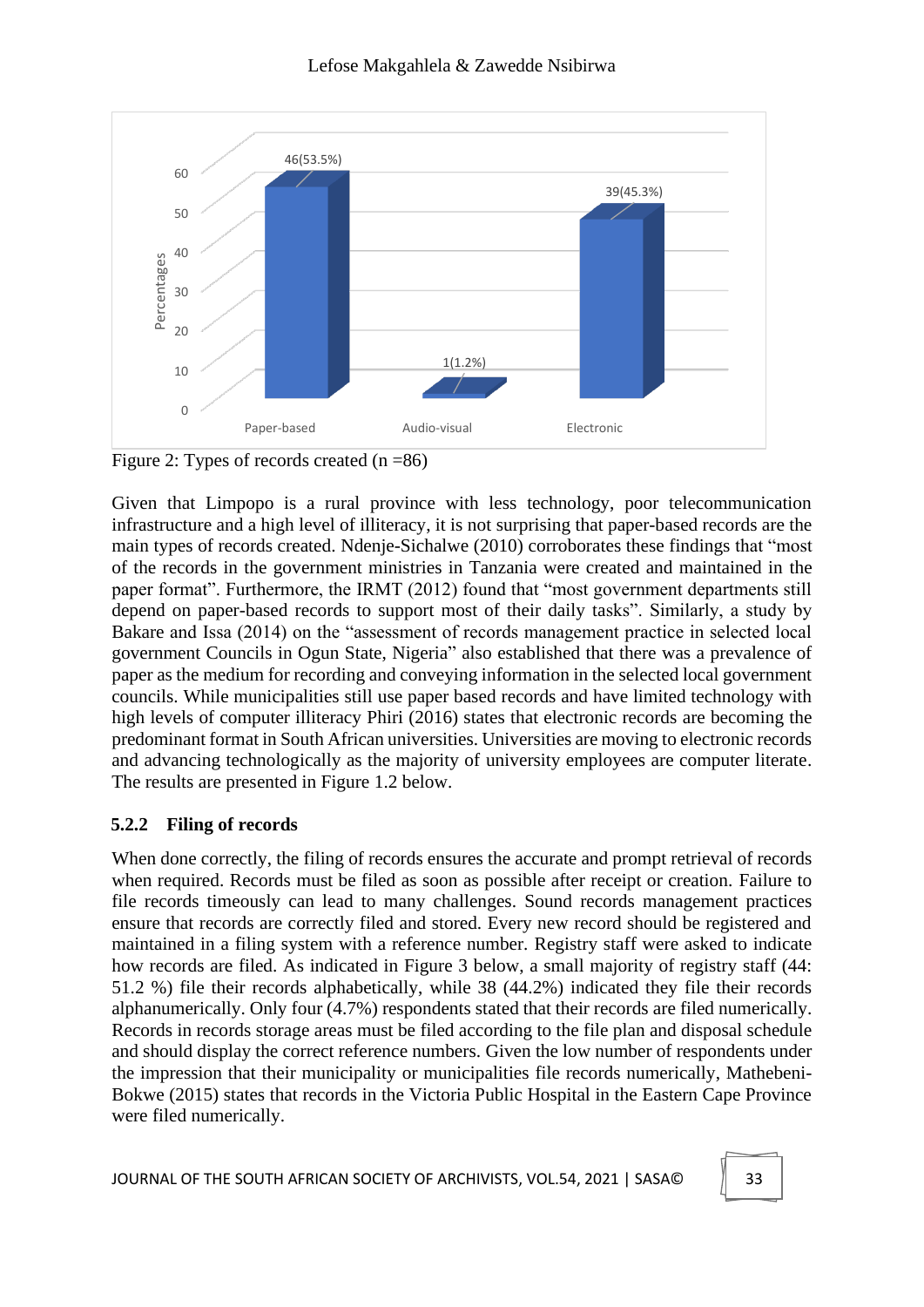



## **5.3 Knowledge of staff in municipalities about records management practices**

Knowledge and skills play a crucial part in records management practices as they affect how records are created, used and disposed of. Therefore, qualified staff with relevant skills and knowledge are critical to successfully implement good records management practices. According to Popoola (2009), "the success of any organisation's records management practices depends on the skills, capability and level of commitment of the records personnel, who are indispensable to the system and an important force in the development of the organisation". Several questions were asked relating to knowledge and skills, namely respondents' highest level of education, formal qualifications in records management, and in-house training in records management.

# **5.3.1 Highest level of education**

Education and training play an important role in ensuring staff efficiently comprehend and apply policies and good records management practices. Therefore, the respondents were requested to specify their highest level of education (see Figure 4).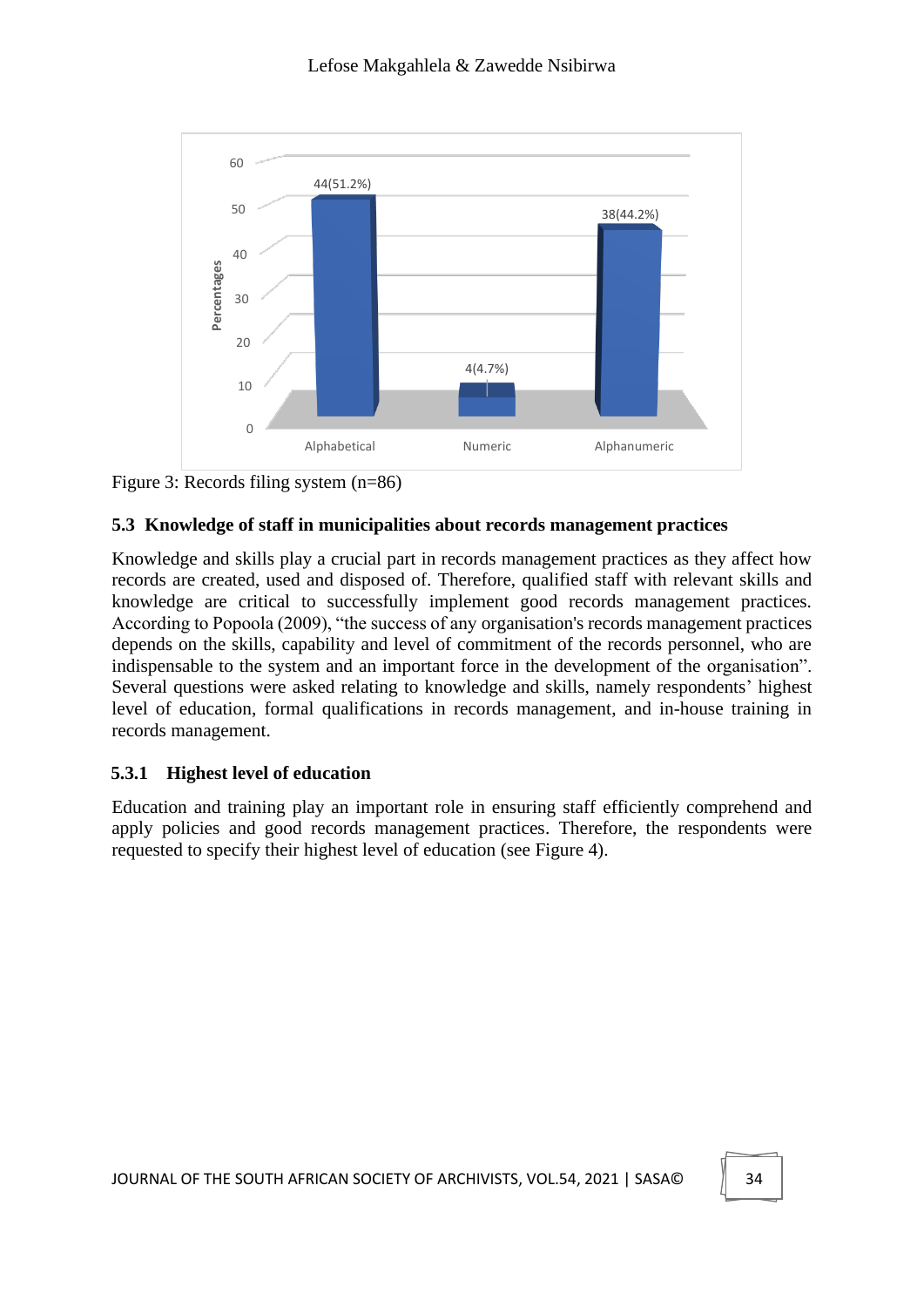### Lefose Makgahlela & Zawedde Nsibirwa



Figure 4: Highest level of education (n=86)

Most of the respondents (42: 48.8%) had standard 10 (grade 12), followed by 40 (46.5%) who had certificates. Three (3.4%) respondents held diploma qualifications and only one (1.2%) had a degree. This reiterates Marutha's (2016: 252) finding that lack of qualifications in records management and archival studies remains a challenge in Africa.

# **5.3.2 Formal qualifications in records management**

The respondents were asked if they had a formal qualifications in records management. Their responses are presented in Figure 5.



Figure 5: Formal qualification in records management (n=86)

Despite all the respondents working in registry offices, only two (2.3%) had a formal qualification in records management. Marutha and Ngoepe (2018) asserts that records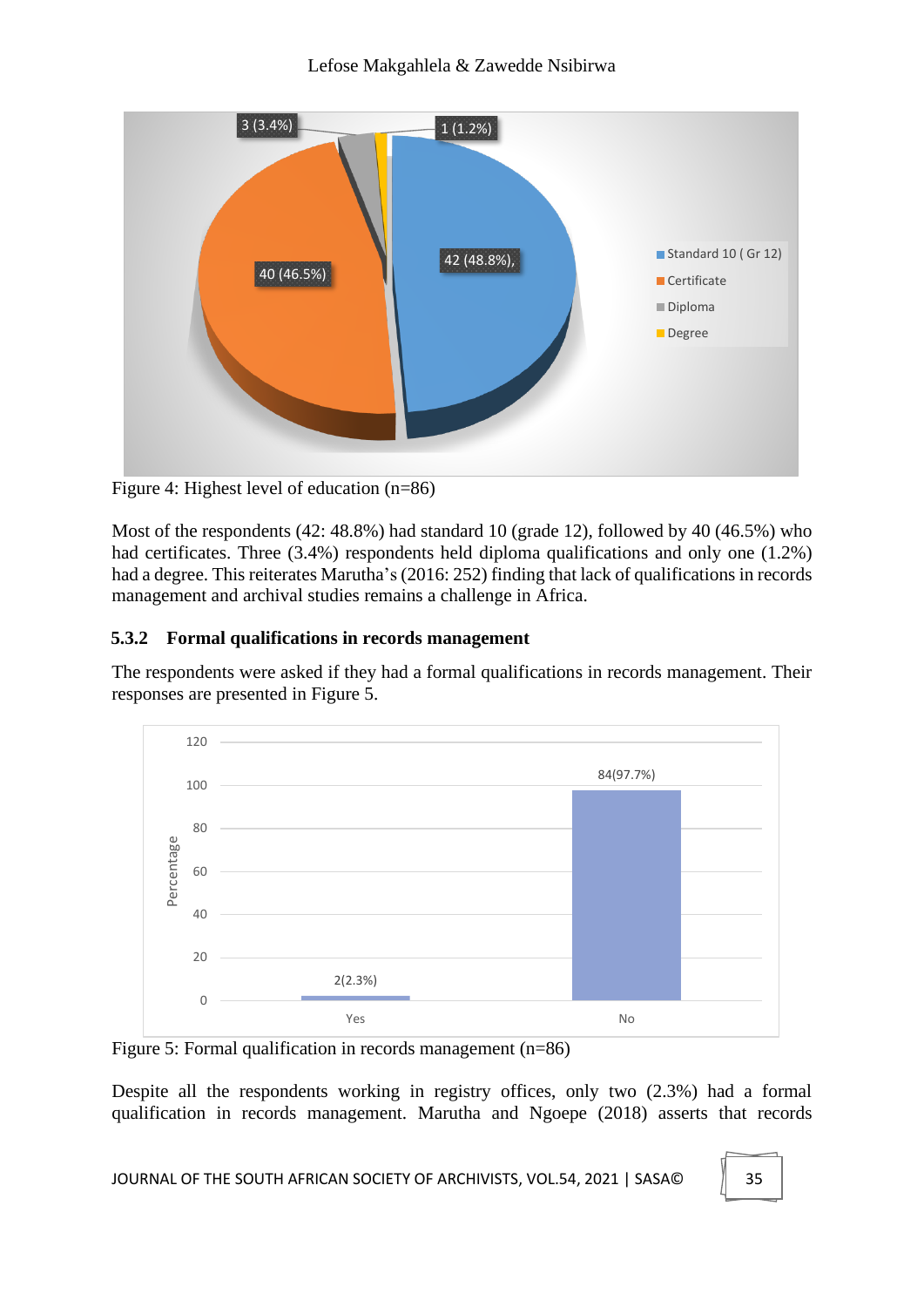management officials who are not trained in records management become demoralised and uninterested in the work and merely do it for the sake of receiving a salary.

#### **5.3.3 In-house training in records management**

To improve records management practices, registry staff need in-house training in records management. Respondents were asked if they had received in-house training. The results are presented in Figure 6.



Figure 6: In-house training in records management (n=86)

Except for one respondent, all 85 (98.9%) indicated they had received in-house training in records management. In contrast, Marutha (2016) revealed that in Limpopo healthcare institutions, in-house records management training and workshops were received by only 56.7% of the respondents. However, the frequency of training in records management is an important consideration.

### **5.3.4 Frequency of training in records management**

The respondents who indicated they received records management training were further asked to indicate how often they attended such training. The results are presented in Figure 7 below.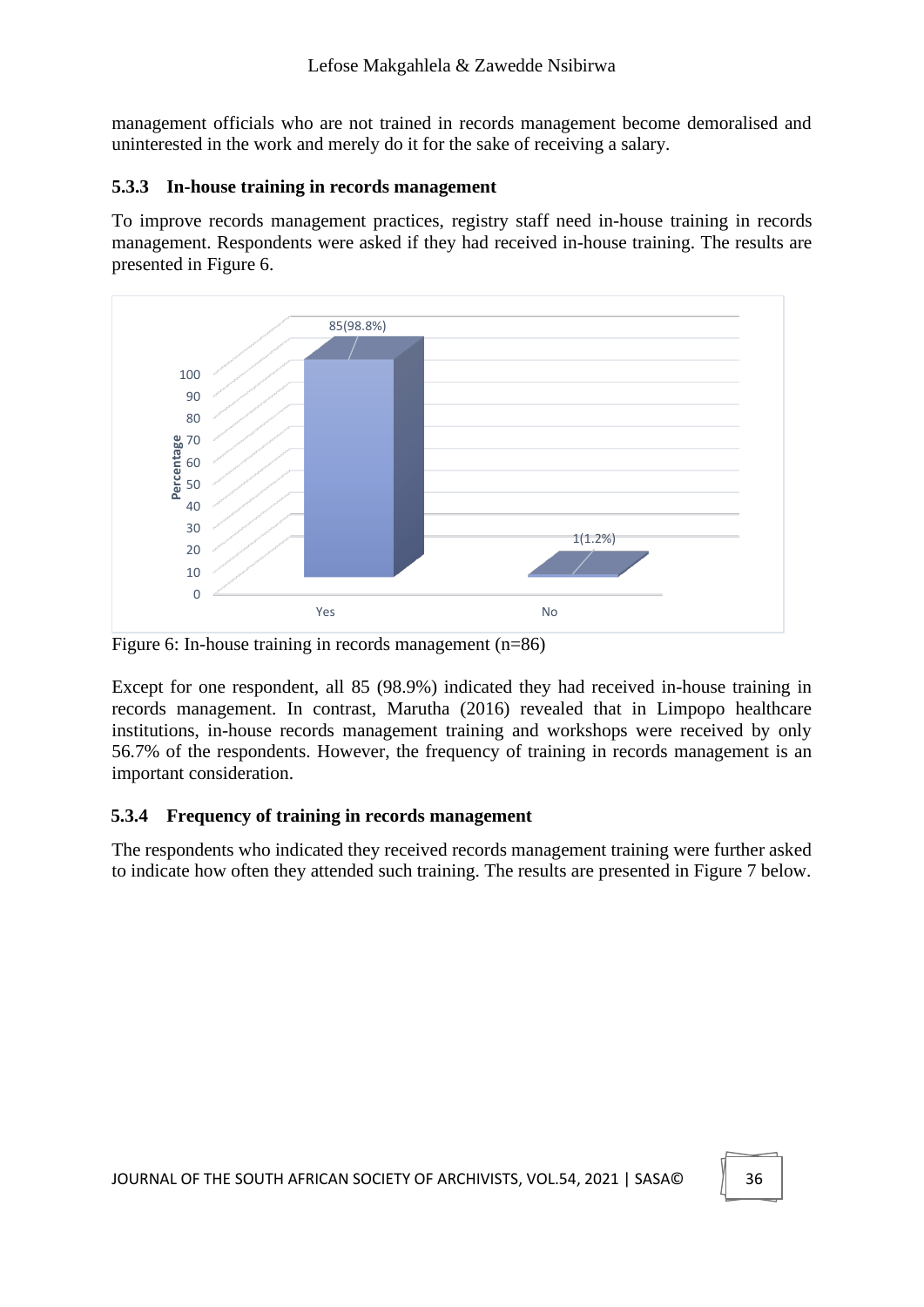

Figure 7: Frequency of training in records management (n=86)

The respondents indicated that they attend records management training once or twice a year. Most of the respondents (49: 57%) attend training once a year, while 36 (41.9%) did so twice a year. Thus, training was not offered by the selected municipalities more than twice a year. This suggests that the training of employees in records management was irregular. A similar conclusion was reached by Marutha and Ngoepe (2017), who revealed that the frequency of in-house training in records management in the Limpopo Department of Health was done irregularly.

# **5.4 Challenges faced in managing records**

The respondents were requested to identify the main challenges they encountered in managing records in the municipality. This question was asked against the backdrop that records management practices can only be improved if one knows the challenges registry officials face. Twenty-one respondents (24.4%) indicated staff shortages as a challenge in their municipalities, while 20 respondents (23.3%) indicated their challenge as the lack of training in records management. In this regard, one of the registry staff had this to say:

"We were never trained in records management but are expected to perform our duties to our level abilities while they know very well that there are no qualifications in records management in South Africa except for those with junior degrees that can study postgraduate diplomas."

Seeing that over a fifth of the respondents indicated a lack of training suggests that the in-house training actually received (as in the findings above) was inadequate.

Twenty (23.3%) respondents reported a lack of storage facilities in their municipalities as a challenge. In the words of one respondent: "We are struggling to deal with the large number of records received because there are no storage facilities and some of the records are even stored in boxes."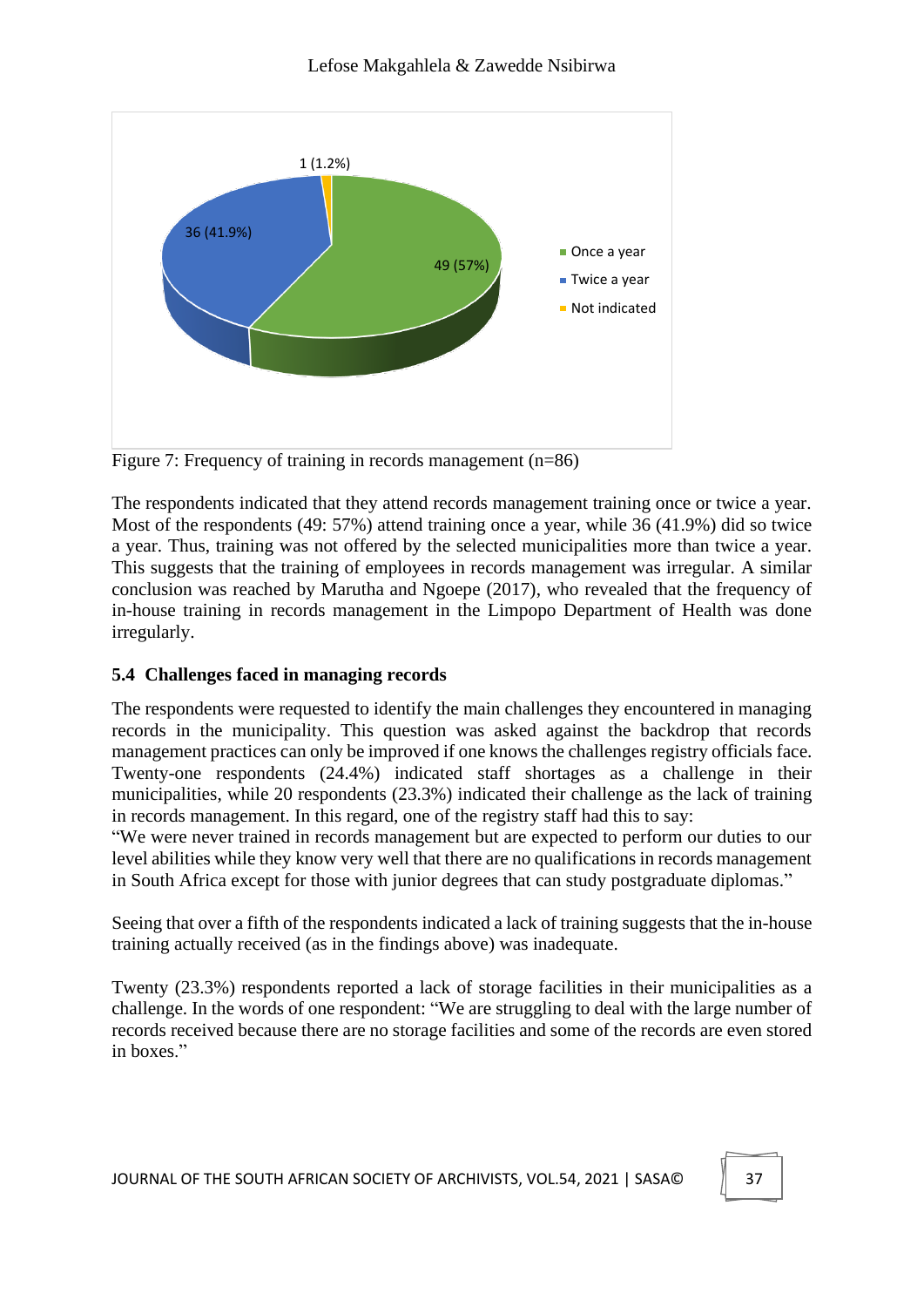Less mentioned challenges were as follows:

Eleven (12.8%) respondents referred to the struggle of managing records due to the lack of support from the senior manager. In a similar vein, 10 (11.6%) respondents said their managers do not see records management as a priority. One registry officer stated that "Records management is not seen as a priority by managers, as they dump people not needed in other departments in registry offices."

One  $(1.2\%)$  respondent raised the issue of political interference while another  $(1.2\%)$  said there was a lack of political support and pointed out that politicians request records but do not return them. When auditors come, the registry staff are expected to retrieve those records. One (1.2%) respondent referred to the issue of unqualified staff as a serious challenge. The same respondent further reported that most people working in registry offices had been transferred from other vital departments like finance and accounts after being accused of corruption. As a result, they arrived without skills in records management.

It is clear from these results that the selected municipalities are facing numerous challenges in managing their records. In particular, training and a lack of appropriately qualified staff are arguably at the forefront of the challenges faced. However, the selected municipalities in Limpopo are not unique in terms of challenges in records management practices. Many countries in Africa have similar challenges (as outlined in the literature review). According to a study by Ngulube (2000), some of the challenges encountered by registry staff in managing records in the public sector in Zimbabwe included inadequate and inaccurate records, unauthorised access, mutilation, mishandling, denying access and use, compromising security, being used for criminal activities, being used to intimidate others, and unauthorised destruction and disclosure. Nevhutalu (2016) found that the inadequate training of registry staff in municipalities hindered the improvement of records management practices. A study by Asogwa (2012) concluded that corrupt leaders in Africa do not provide adequate funds for records management programmes. Asogwa (2012) added that some African leaders "distort public policies, public records, decision-making apparatuses, and sometimes go to any length to transfer experienced records managers in a bid to create opportunities for embezzlement." A study by Dewah (2018:75) on records management service in Zimbabwe also emphasised the funding issue, and concluded that:

the prevailing economic situation is presenting serious challenges to records management practices such that organisations' executives both public and private are allocating far below adequate financial resources towards records management activities.

Maseh (2015) states that most organisations in Africa are not coping with challenges related to the storage of records. Ngoepe and Keakopa (2011) note that the biggest challenge in records management in NARSSA was a lack of human resources. This observation is similar to the one by Masimba (2014) that one of the fundamental challenges facing records management in South Africa was a shortage of staff. Katuu and Ngoepe (2015:192), referring to education and training, assert that the absence of an "education and training programme is a key challenge to addressing the records management capacity deficit in SA."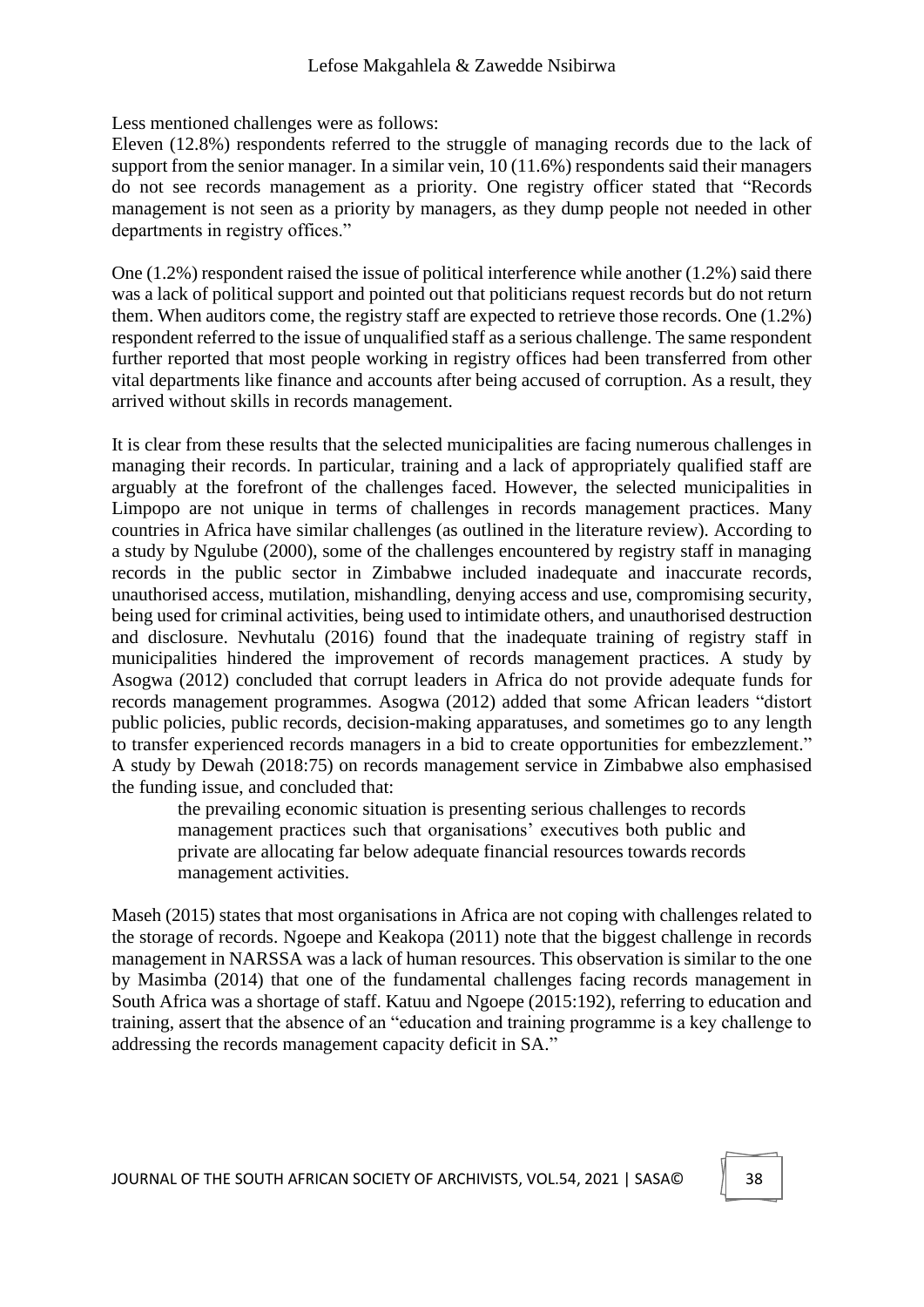#### **6. Conclusion and recommendations**

The study aimed to assess the records management in municipalities with adverse audit opinions in the Limpopo Province, South Africa. It was found that these municipalities face numerous challenges associated with records management practices. The study contends that these challenges lead to municipalities receiving adverse audit opinions. The study further concludes that sound records management practices are important in improving audit opinions of municipalities. The lack of such practices is arguably one of the reasons why the 2020 Corruption Perceptions Index (CPI) presents a mostly gloomy picture for South Africa as reported by Transparency International (2020). Records management challenges identified in the study hamper municipalities in improving their audit opinions. Some of the reasons why municipalities are unable to improve their audit opinions include staff shortages, a lack of training in records management, a lack of storage facilities, a lack of support from the senior managers and management not viewing records management as a priority. Based on the study's findings, it is recommended that top management and political office-bearers of municipalities support records management practices in their municipalities by ensuring that adequate resources are allocated for records management programmes. In addition to improving records management practices, which is critical in the fight against corruption, government officials in South Africa should make funding available for this. The study recommends that an investigation be done on the possibility of more universities in South Africa introducing formal qualifications in records management. It is also recommended that only trained personnel in records management be employed to deal with records and those already employed without qualification(s) be supported in terms of training. Future studies should be conducted on the importance of education and training in records management and archival studies. Other studies can be conducted at the level of skills and knowledge of people working in records management and archival field.

### **References**

- Abuki, B.J. 2014. The role of records management in public service delivery in county governments in Kenya: a case study of Kisii County Government headquarters. Master's Thesis. Nairobi: University of Nairobi.
- Adu, F. 2014. *Assessment of records management practices among the administrative staff of the University of Education, Winneba–Kumasi (UEW-K) and Mampong (UEW-M) Campuses*. Master's thesis, Kumasi, Kwame Nkrumah University of Science and Technology.
- Asogwa, B.E. 2012. The challenge of managing electronic records in developing countries: implications for records managers in sub-Saharan Africa. *Records Management Journal* 22 (3): 198-211. Available at:

https://www.emeraldinsight.com/doi/abs/10.1108/09565691211283156 (accessed 13 October 2018).

- Auditor-General South Africa (AGSA). 2015. *Implementing key internal controls to eliminate undesirable audit outcomes*. Available at: https://www.agsa.co.za/portals/0/AG/Implementing key internal controls to elimin [ate\\_undesirable\\_audit\\_outcomes.pdf](https://www.agsa.co.za/portals/0/AG/Implementing_key_internal_controls_to_eliminate_undesirable_audit_outcomes.pdf) (accessed 15 March 2019).
- Auditor-General South Africa (AGSA). 2016. C*onsolidated general report on the audit outcomes of local government 2015-16*. Pretoria: Auditor-General.

JOURNAL OF THE SOUTH AFRICAN SOCIETY OF ARCHIVISTS, VOL.54, 2021 | SASA© 39

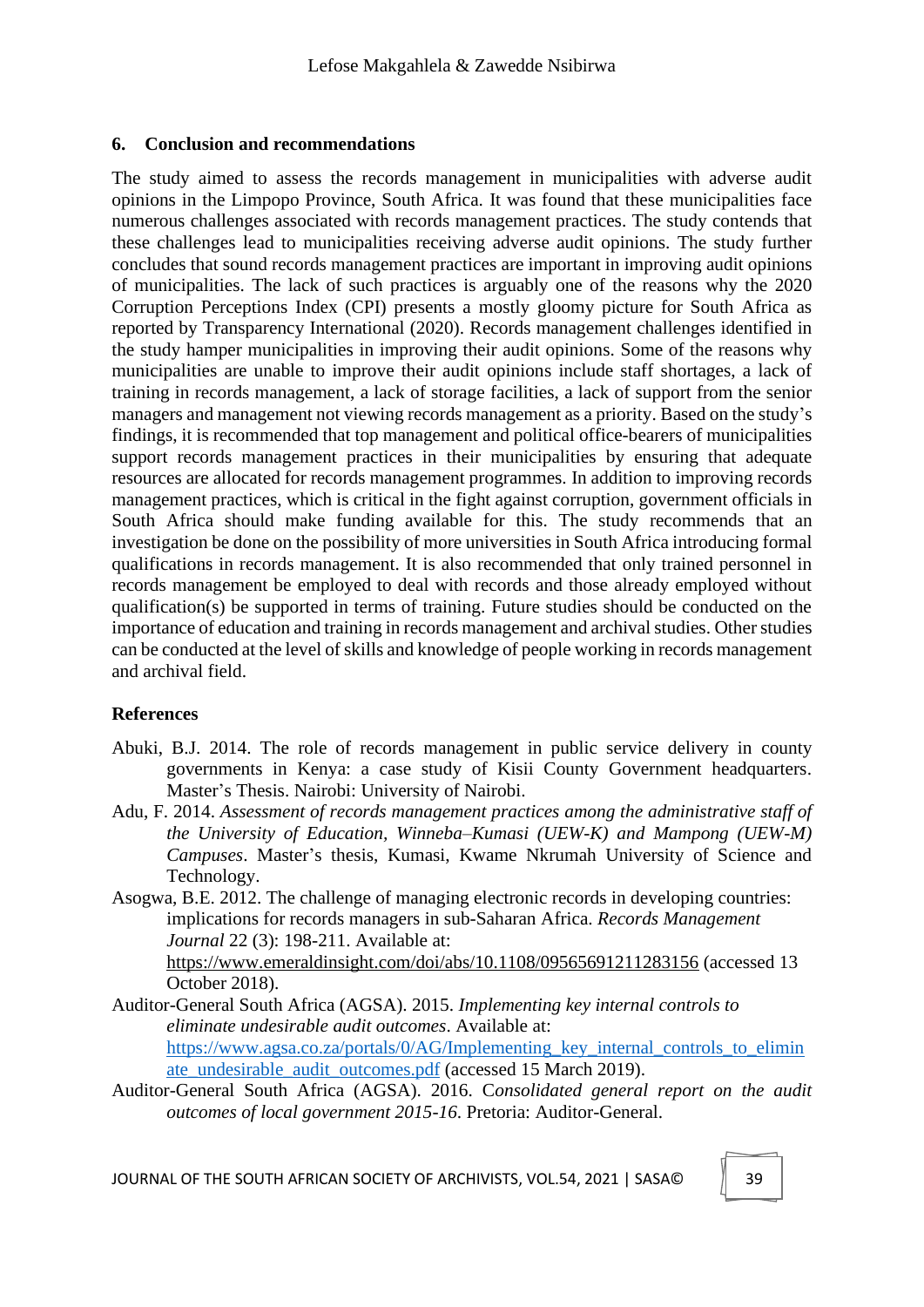- Babbie, E. & Mouton, J. 2001. *The practice of social research*. Cape Town: Oxford University Press.
- Bakare, A.A. & Issa, A.O. 2014. An assessment of records management practice in selected local government councils in Ogun State, Nigeria. *Journal of Information Science Theory and Practice* 4(1): 49-64. http://www.jistap.org (accessed 22 July 2018).
- Chaterera F. 2016. Managing public records in Zimbabwe: the road to good governance, accountability, transparency and effective service delivery. *Journal of the South African Society of Archivists* 27(49): 116-36. Available at: https://www.ajol.info/index.php/jsasa/article/view/138461/128027 (accessed 23 October 2018).
- Chinyemba, A. & Ngulube, P. 2005. Managing records at higher education institutions: a case study of the University of KwaZulu-Natal, Pietermaritzburg Campus. *South African Journal of Information Management*, 7(1).
- Dewah, P. 2018. Records management consultancy service in Zimbabwe: the consultants' view. *Journal of Librarianship and Information Science* 50 (1): 68-76.
- Erima, J.A. & Wamukoya, J., 2012. Aligning records management and risk management with business processes: a case study of Moi University in Kenya. *Journal of the South African Society of Archivists* 45: 24-38.
- International Records Management Trust (IRMT) in 2012. *Managing records in a digital environment: the relationship to ICT/e-government and freedom of information strategy development.* Available at: [https://www.irmt.org/wp2/wp-content/uploads/2015/07/Right-to-Information-](https://www.irmt.org/wp2/wp-content/uploads/2015/07/Right-to-Information-Lessons-from-Nordic-Countries.pdf%20(accessed%2025%20August%202018)

[Lessons-from-Nordic-Countries.pdf \(accessed 25 August 2018\)](https://www.irmt.org/wp2/wp-content/uploads/2015/07/Right-to-Information-Lessons-from-Nordic-Countries.pdf%20(accessed%2025%20August%202018).

- Iwhiwhu, E.B. 2005. Management of records in Nigerian universities: Problems and prospects. *The Electronic Library*, 23(3): 345-355.
- Kanzi, N. 2010. *An investigation of the role of records management with specific reference to Amathole District Municipality*. Master's dissertation, Port Elizabeth:,elson Mandela Metropolitan University.
- Katekwe, P. & Mutsagondo, S. 2018. Challenges and prospects of records maintenance in public departments: the case of the Midlands Province, Zimbabwe. *Information Development* 34(4): 397-407. https://doi.org/10.1177/0266666917712336 (accessed 25 August 2018).
- Katuu, S. 2009. Archives and records management education and training: what can Africa learn from Europe and North America? *Information Development* 25(2): 133-145.
- Katuu, S. & Ngoepe, M. 2015. Managing digital records within SA's legislative and regulatory framework. In *3 rd International Conference on Cloud Security and Management ICCSM-2015,* Tacoma, WA, University of Washington-Tacoma, p. 59.
- Keakopa, S.M. 2007. The management of electronic records in Botswana, Namibia and SA: opportunities and challenges. PhD thesis, University College London, London.
- Makhura, M.M. 2001. The role of electronic records management in a service organisation. Master's Thesis, University of Johannesburg, Johannesburg.
- Marutha, N.S. 2016. A framework to embed medical records management into the healthcare service delivery in Limpopo Province of SA. PhD Thesis, University of South Africa, Pretoria.
- Marutha, N.S. & Ngoepe, M. 2017. The role of medical records in the provision of public healthcare services in the Limpopo Province of SA. *South African Journal of Information Management* 19(1): 1-8.

JOURNAL OF THE SOUTH AFRICAN SOCIETY OF ARCHIVISTS, VOL.54, 2021 | SASA© 40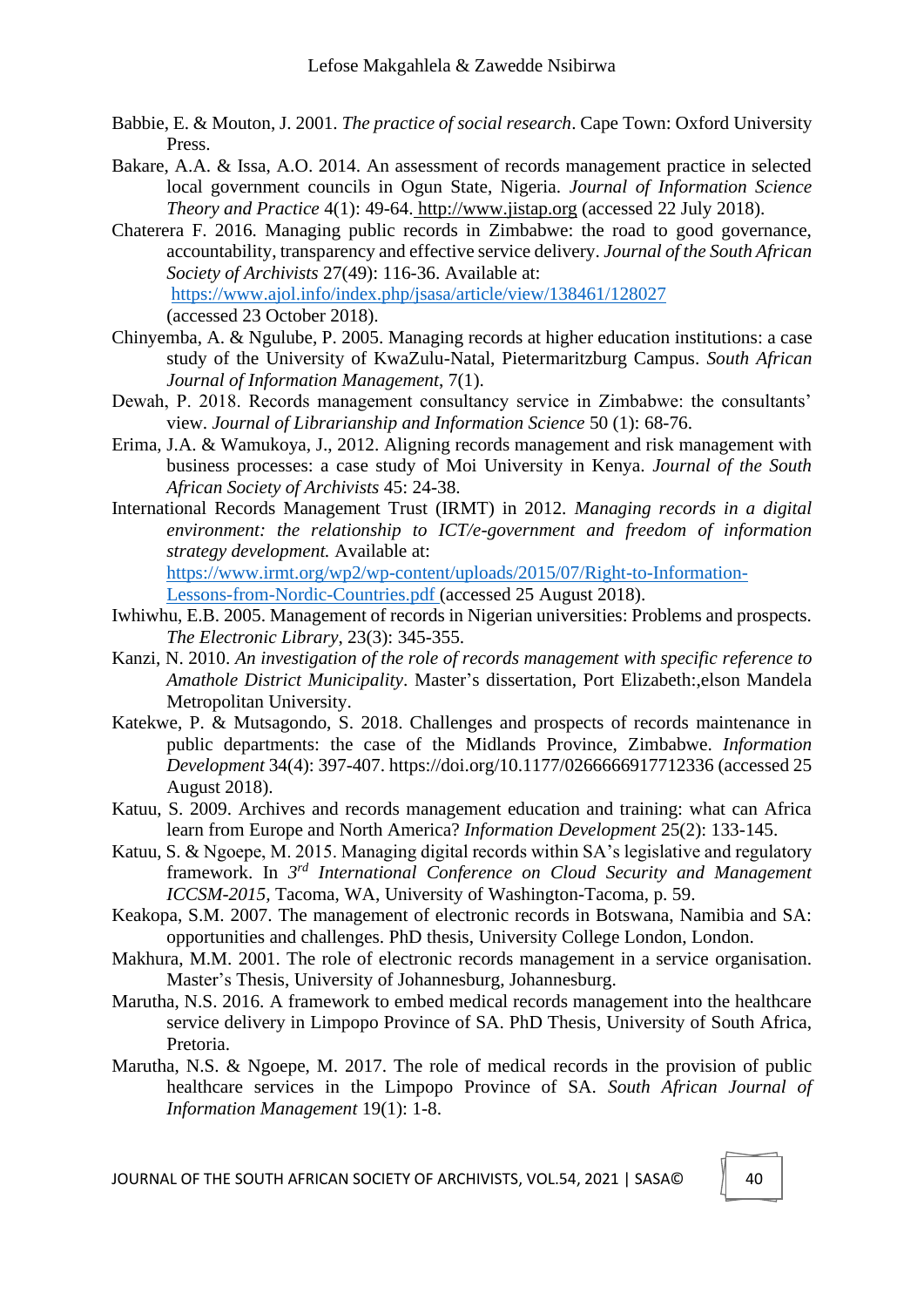- Marutha, N.S. & Ngoepe, M. 2018. Medical records management framework to support public healthcare services in Limpopo Province of SA. *Records Management Journal* 28(2): 187-203.
- Maseh, E.J. 2015. Records management readiness for open government in the Kenyan judiciary. PhD thesis, University of KwaZulu-Natal, Pietermaritzburg.
- Masimba, Y. 2014. The role of the National Archives and Records Service of SA in the young democracy. Master's thesis, University of the Witwatersrand, Johannesburg.
- Mathebeni-Bokwe, P. 2015. Management of medical records for healthcare service delivery at the Victoria Public Hospital in the Eastern Cape Province: SA. PhD thesis, University of Fort Hare, Alice .
- McLeod, J., Hare, C. & Johare, R. 2004. Education and training for records management in the electronic environment – the (re)search for an appropriate model. *Information Research* 9(3): 179-184.
- Mnjama, N. & Wamukoya, J. 2007. E-government and records management: an assessment tool for e-records readiness in government. *The Electronic Library*, 25(3): 274-284.
- Mosweu, O. & Rakemane, D. 2020. The role of records management in ensuring good governance in Africa. *Journal of the South African Society of Archivists*, 53: 103-123.
- National Archives and Records Service of SA. 2007*. Records management policy manual*, 1st ed. 1(4). Available at: https://www.nationalarchives.gov.za/sites/default/files/RM%20Policy%20Manual\_2.p df. (accessed 18 October 2016).
- National Archives and Records Service of SA. 2006. *Managing electronic records in*  government bodies: policies, principles and requirements, 2<sup>nd</sup> ed. Pretoria: National Archives and Records Service of SA Vol. 1.3. Available at: [https://www.nationalarchives.gov.za/sites/default/files/Managing\\_electronic\\_records\\_](https://www.nationalarchives.gov.za/sites/default/files/Managing_electronic_records_Policy__principles_and_Requirements_April_2006.pdf%20(accessed%2012%20November%202016) Policy\_principles\_and\_Requirements\_April\_2006.pdf (accessed 12 November 2016).
- Ndenje-Sichalwe, E. 2010. The significance of records management to fostering accountability in the public service reform programme of Tanzania. PhD thesis, University of KwaZulu-Natal, Pietermaritzburg.
- Nengomasha, C.T. 2013. The past, present and future of records and archives management in sub-Saharan Africa. *Journal of the South African Society of Archivists*, 46: 2-2.
- Nevhutalu, T. 2016. Role and trends of records management with specific reference to Vhembe District Municipality, Limpopo Province. Master's Thesis. University of Venda, Thohoyandou.
- Ngoepe, M.S. 2012. Fostering a framework to embed the records management function into the auditing process in the SA public sector. PhD Thesis. University of South Africa, Pretoria.
- Ngoepe, M. 2016. Records management models in the public sector in SA: is there a flicker of light at the end of the dark tunnel? *Information Development* 32 (3): 338-353.
- Ngoepe, M. & Keakopa, S. 2011. An assessment of the state of national archival and records systems in the ESARBICA region: a South Africa-Botswana comparison. *Records Management Journal* 21(2): 145-160. Available at: https://www.emeraldinsight.com/doi/abs/10.1108/0956569111115207 (accessed 05 August 2019).
- Ngoepe, M.S. & Ngulube, P. 2014. The need for records management in the auditing process in the public sector in SA. *African Journal of Library, Archives and Information Science* 24(2): 135-150. Available at: